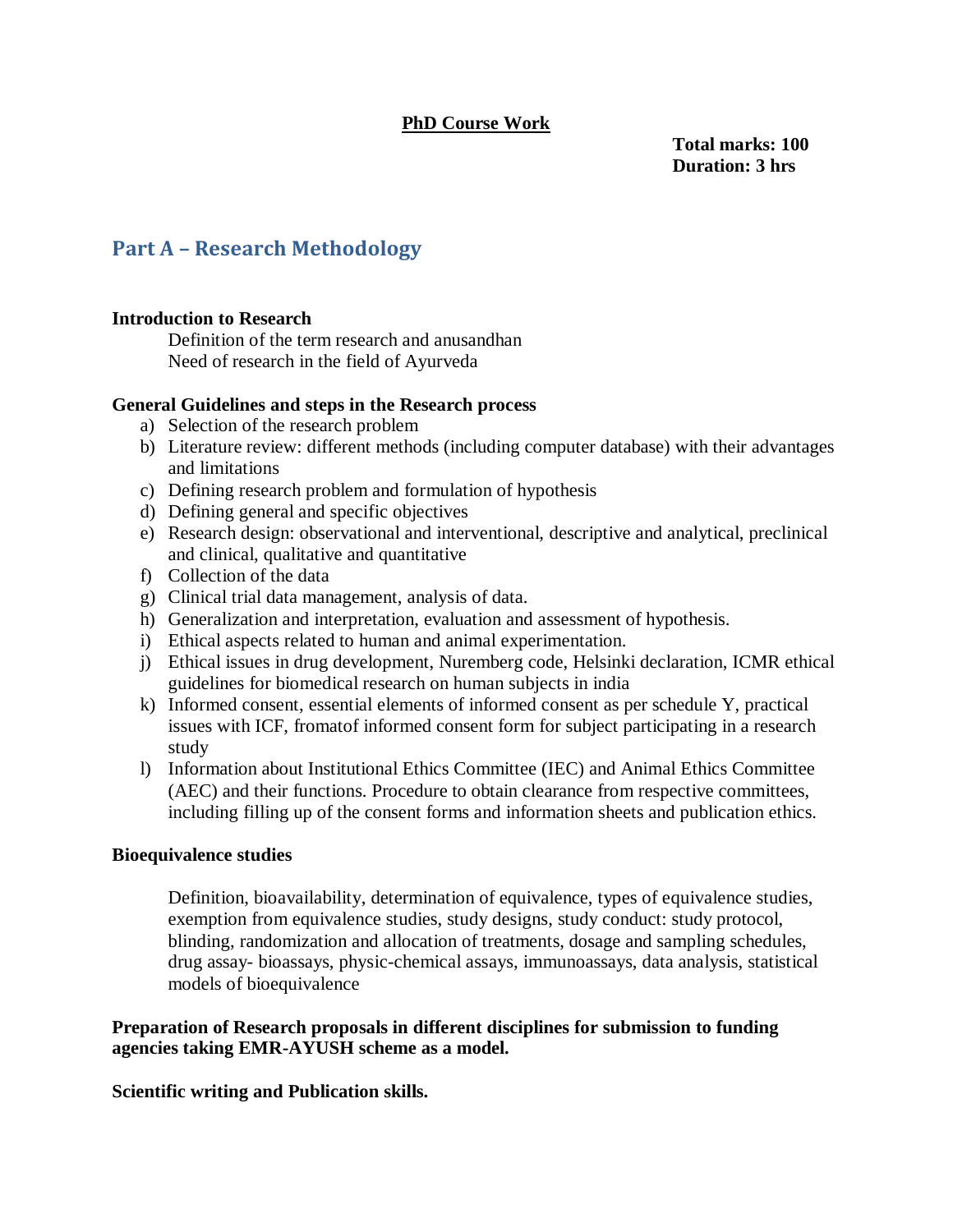- a) Familiarization with publication guidelines- Journal specific and CONSORT guidelines.
- b) Different types of referencing and bibliography.
- c) Thesis/Dissertation: contents and structure
- d) Research articles structuring: Introduction, Methods, Results and Discussions (IMRAD)

## **Clinical research:**

- a) Introduction to Clinical Research Methodology identifying the priority areas of Ayurveda
- b) Study design: Observational and Interventional studies Descriptive & Analytical studies Longitudinal & Cross sectional studies Prospective & Retrospectives studies Cohort studies
- c) Randomization: Randomized Controlled Trials (RCT) & their types
- d) Single-case design, case control studies, ethnographic studies, black box design, crossover design, factorial design.
- e) Blinding
- f) Errors and bias in research.
- g) New concepts in clinical trial- Adaptive clinical trials/ Good clinical practices (GCP), Phases of Clinical studies: 0,1,2,3, and 4.

## **Survey studies -**

Methodology, types, utility and analysis of qualitative research methods. Concepts of in-depth interview and Focus Group Discussion.

# **Questionnaires**

Definition, surveys vs questionnaire, types of questionnaire, types of questions in questionnaire, examples, demographic questionnaire, psychographic questionnaire, various scales to design questionnaire

# **Method of Standardization & Validation of questionnaire**

## **Pharmacovigilance for ASU drugs**

Need, scope and aims & objectives. National Pharmacovigilance Programme for ASU drugs.

## **Bioinformatics**

Introduction to bioinformatics, scope of bioinformatics, role of computers in biology. Introduction to Data base- Pub med, Medlar and Scopus. Accession of databases.

# **Intellectual Property Rights**-

Different aspect and steps in patenting, Information of Traditional Knowledge Digital Library (TKDL).

# **Nadi tarangini instrument**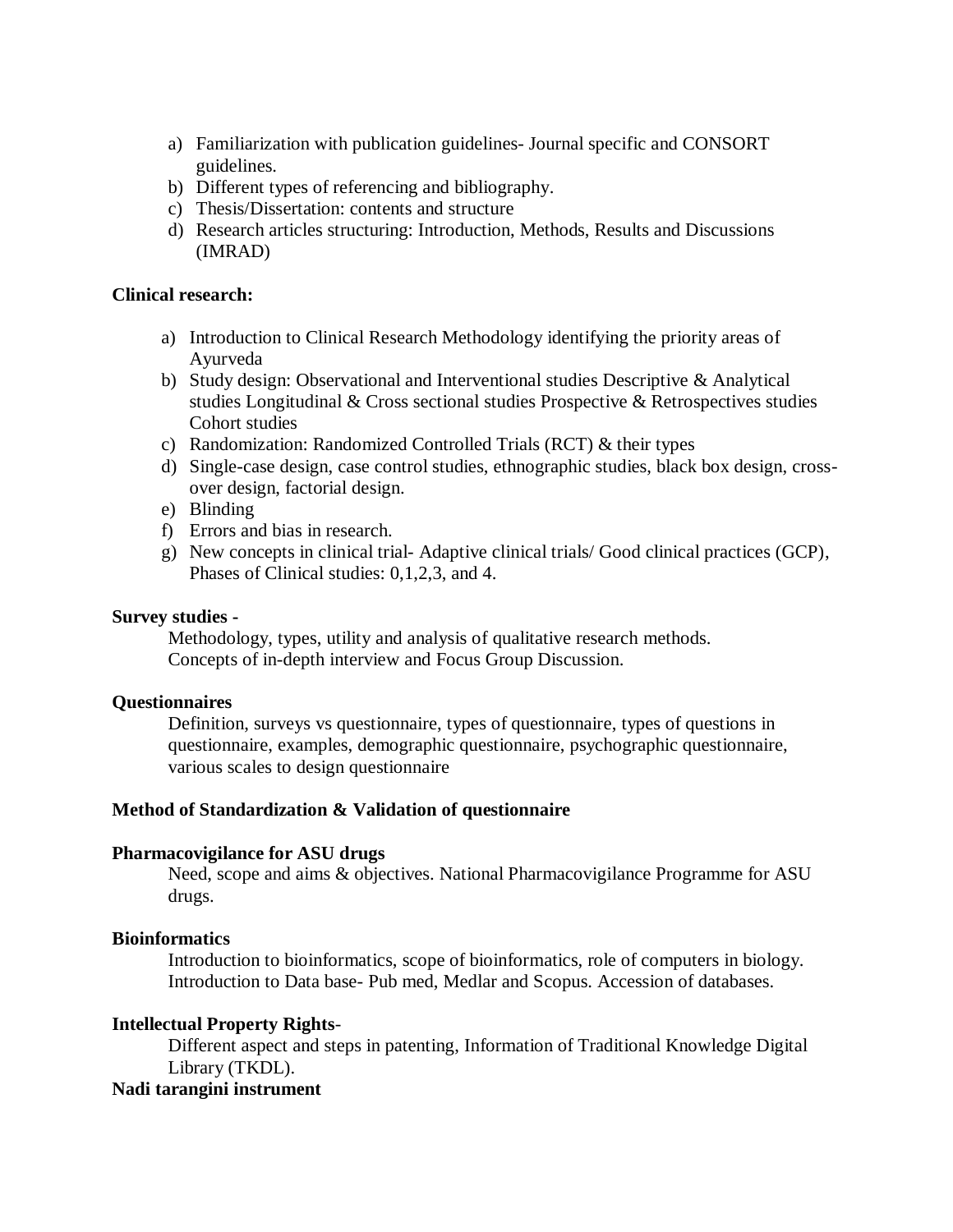# **Part B - Biostatistics**

#### **Definition of Statistics**:

Concepts, relevance and general applications of Biostatistics in Ayurveda

# **Collection, classification, presentation, analysis and interpretation of data:**

Definition, utility and methods

## **Scales of Measurements:**

Nominal, ordinal, interval and ratio scales.

## **Types of variables**:

Continuous, discrete, dependent and independent variables.

### **Type of series:**

Simple, Continuous and Discrete

# **Measures of Central tendency**:

Mean, Median and Mode.

#### **Variability:**

Types and measures of variability- Range, Quartile deviation, Percentile, Mean deviation and Standard deviation

#### **Probability:**

Definitions, types and laws of probability,

## **Normal distribution:**

Concept and Properties, Sampling distribution, Standard Error, Confidence Interval and its application in interpretation of results and normal probability curve.

## **Fundamentals of testing of hypotheses:**

Null and alternate hypotheses, type I and type 2 errors.

#### **Tests of significance:**

Parametric and Non-Parametric tests, level of significance and power of the test, P' value and its interpretation, statistical significance and clinical significance

## **Univariate analysis of categorical data:**

Confidence interval of incidence and prevalence, Odds ratio, relative risk and Risk difference, and their confidence intervals

#### **Parametric tests:**

Z' test, Student's t' test: paired and unpaired, F' test, Analysis of variance (ANOVA) test, repeated measures analysis of variance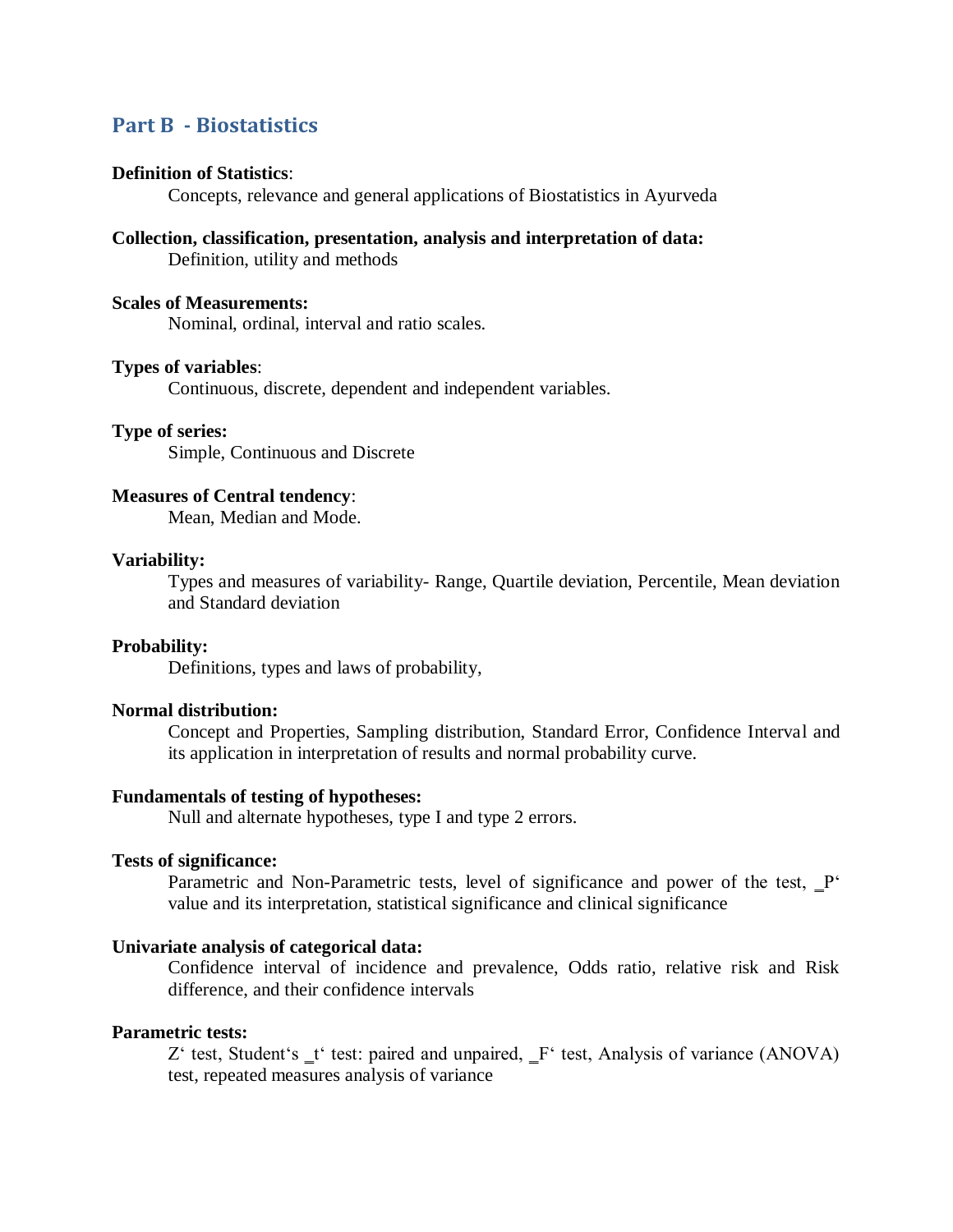### **Non parametric methods:**

Chi-square test, Fisher's exact test, McNemar's test, Wilcoxon signed rank test, Mann-Whitney U test, Kruskall – Wallis with relevant post hoc tests (Dunn)

## **Correlation and regression analysis:**

Concept, properties, computation and applications of correlation, Simple linear correlation, Karl Pearson's correlation co-efficient, Spearman's rank correlation, Regression- simple and multiple.

## **Sampling and Sample size computation for Ayurvedic research:**

Population and sample, Advantages of sampling, Random (Probability) and non random (Non- probability) sampling, Merits of random sampling, Random sampling methodssimple random, stratified, systematic, cluster and multiphase sampling. Concept, logic and requirement of sample size computation, computation of sample size for comparing two means, two proportions, estimating mean and proportions.

#### **Vital statistics and Demography:**

Computation and applications - Rate, Ratio, Proportion, Mortality and fertility rates, Attack rate and hospital-related statistics

#### **Familiarization with the use of Statistical software** like SPSS/Graph Pad/Sigma stat

#### **Designing [Diagnostic](http://dx.doi.org/10.1007/978-3-319-60543-2_13) Studies**

[Diagnostic](http://dx.doi.org/10.1007/978-3-319-60543-2_13#Sec2) Research Design, Phases in Clinical [Diagnostic](http://dx.doi.org/10.1007/978-3-319-60543-2_13#Sec3) Studies, [Diagnostic](http://dx.doi.org/10.1007/978-3-319-60543-2_13#Sec4) Accuracy [Studies,](http://dx.doi.org/10.1007/978-3-319-60543-2_13#Sec4) [Index](http://dx.doi.org/10.1007/978-3-319-60543-2_13#Sec5) Test, [Reference](http://dx.doi.org/10.1007/978-3-319-60543-2_13#Sec6) Standards, Examples of [Diagnostic](http://dx.doi.org/10.1007/978-3-319-60543-2_13#Sec7) Accuracy Study [Designs,](http://dx.doi.org/10.1007/978-3-319-60543-2_13#Sec7) [Observational](http://dx.doi.org/10.1007/978-3-319-60543-2_13#Sec8) Studies, Paired [Comparative](http://dx.doi.org/10.1007/978-3-319-60543-2_13#Sec9) Accuracy Studies, [Randomized](http://dx.doi.org/10.1007/978-3-319-60543-2_13#Sec10) [Comparative](http://dx.doi.org/10.1007/978-3-319-60543-2_13#Sec10) Accuracy Studies, Sample Size [Calculations,](http://dx.doi.org/10.1007/978-3-319-60543-2_13#Sec11) Reporting of [Diagnostic](http://dx.doi.org/10.1007/978-3-319-60543-2_13#Sec12) [Accuracy](http://dx.doi.org/10.1007/978-3-319-60543-2_13#Sec12) Studies

#### **Assessing Diagnostic Tests**

Technical Accuracy and Precision, Error, Standard Deviation, Confidence Interval, Calculating Reference Intervals, Calculating Sample Size for Reference Interval Estimation, Diagnostic Accuracy and Testing for Accuracy, Sensitivity and Specificity, Predictive Values, Receiver Operating Characteristic Curve, Calculating AUC, Clinical Applicability, Transferability, Feasibility, Cost-Effectiveness Analysis

#### **Critical Appraisal of Diagnostic Studies**

Levels of Evidence, Evidence-Based Recommendations, Critical Appraisal of Diagnostic Studies, Systematic Reviews, Meta-analysis, Publication Bias

## **[Validation](http://dx.doi.org/10.1007/978-3-319-60543-2_10) of New Tests**

Test [Validation,](http://dx.doi.org/10.1007/978-3-319-60543-2_10#Sec2) Defining [Analytical](http://dx.doi.org/10.1007/978-3-319-60543-2_10#Sec3) Goals, Validation [Experiments,](http://dx.doi.org/10.1007/978-3-319-60543-2_10#Sec4) [Sample](http://dx.doi.org/10.1007/978-3-319-60543-2_10#Sec5) Size [Calculations,](http://dx.doi.org/10.1007/978-3-319-60543-2_10#Sec5) Accuracy [Experiment](http://dx.doi.org/10.1007/978-3-319-60543-2_10#Sec6) for Qualitative Tests, Precision [Experiment](http://dx.doi.org/10.1007/978-3-319-60543-2_10#Sec7) for [Qualitative](http://dx.doi.org/10.1007/978-3-319-60543-2_10#Sec7) Tests, Method Comparison [Experiments](http://dx.doi.org/10.1007/978-3-319-60543-2_10#Sec8) for Quantitative Tests, [F-Test](http://dx.doi.org/10.1007/978-3-319-60543-2_10#Sec9) for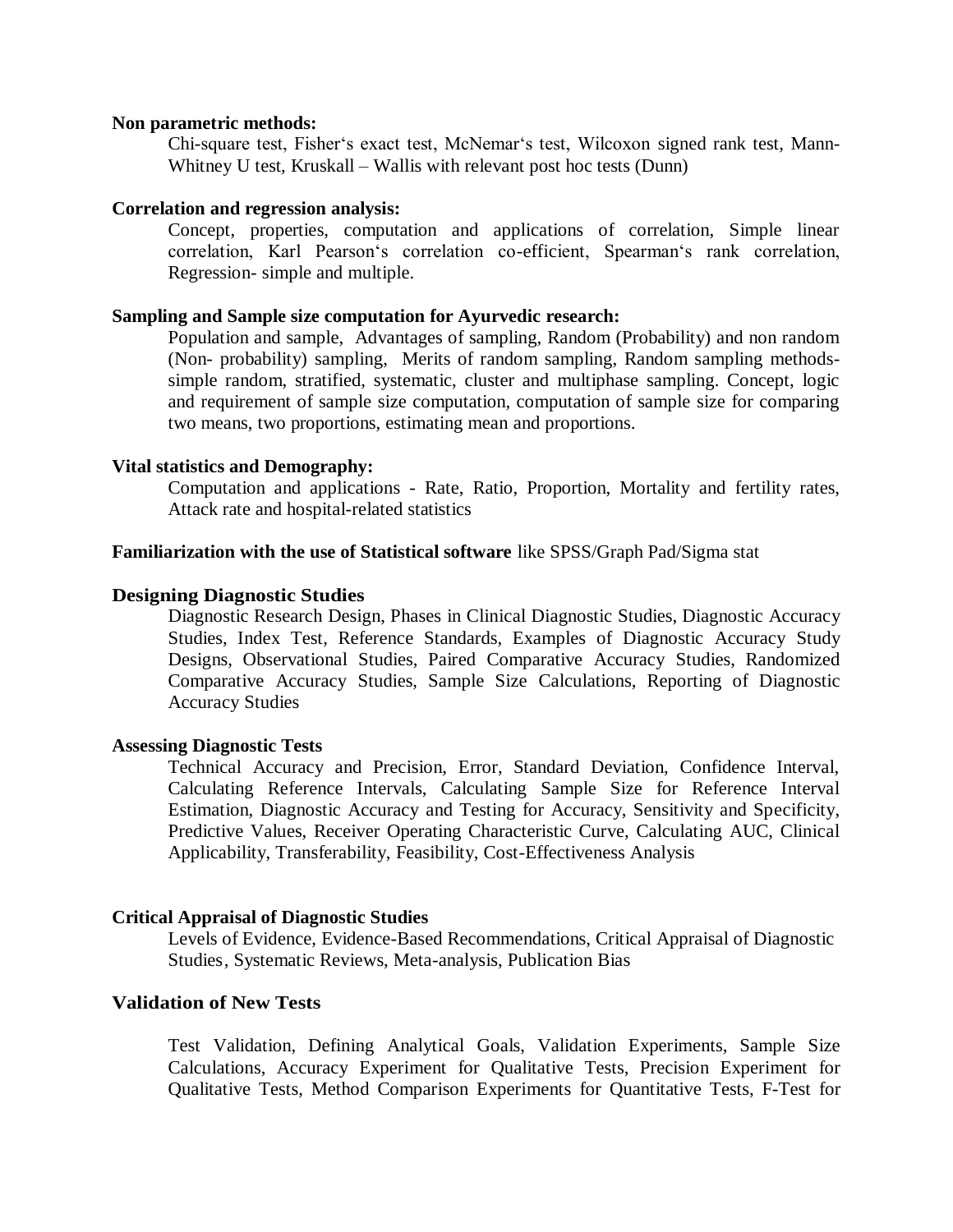Precision, Linearity [Experiments](http://dx.doi.org/10.1007/978-3-319-60543-2_10#Sec10) for Reportable Range, [Allowable](http://dx.doi.org/10.1007/978-3-319-60543-2_10#Sec11) Total Error, [Detection](http://dx.doi.org/10.1007/978-3-319-60543-2_10#Sec12) Limit [Experiments](http://dx.doi.org/10.1007/978-3-319-60543-2_10#Sec12)

## **Imputation and Missing Data**

Missing Data, Types of Missing Data, Graphical Visualization of Missing Data, Dealing with Missing Data, Robust Statistics, Data Discarding Solutions, Complete-Case Analysis, Available-Case Analysis, Imputation, Single Imputation, Multiple Imputation

## **Statistical Concepts in Laboratory Quality Control**

Control Limits, Levey-Jennings Charts, Westgard Rules, Average of Normals, Delta Check, Moving Patient Averages, Statistical Concepts for External Quality Control

## **Comparing Sample Means**

Continuous Data, Mean and Median, Variance, Skewness, and Kurtosis, Parametric Versus Non-parametric Tests, Outliers, One-Tailed Versus Two-Tailed Testing, Testing for Normality, Parametric Tests, Student's t-Test, One-Way ANOVA, Non-parametric Tests, Mann-Whitney U Test, Kruskal-Wallis Test, Effect Size, Cohen's d, Cohen's f, Ordinal Variables, Kendall's Tau Test, Spearman's Rho Test

## **Cross Tabulation and Categorical Data Analysis**

Categorical Variables, Contingency Table, Hypothesis Testing, Analysis of Risk Ratios, Chi-Squared Tests, Degrees of Freedom, Chi-Squared Distribution, Pearson Chi-Squared Test, McNemar's Test, Cochran–Mantel–Haenszel Test, Fisher's Exact Test, Measures of Agreement, Cohen's Kappa, Fleiss's Kappa

## **[Multivariate Analysis](http://dx.doi.org/10.1007/978-3-319-60543-2_7)**

[Generalized](http://dx.doi.org/10.1007/978-3-319-60543-2_7#Sec2) Linear Model, Multiple [Regression](http://dx.doi.org/10.1007/978-3-319-60543-2_7#Sec3) Analysis, [Assessing](http://dx.doi.org/10.1007/978-3-319-60543-2_7#Sec4) Utility of the Fitted [Model,](http://dx.doi.org/10.1007/978-3-319-60543-2_7#Sec4) Interaction and [Collinearity,](http://dx.doi.org/10.1007/978-3-319-60543-2_7#Sec5) Logistic [Regression,](http://dx.doi.org/10.1007/978-3-319-60543-2_7#Sec6) Binary Logistic [Regression,](http://dx.doi.org/10.1007/978-3-319-60543-2_7#Sec7) [Multinomial](http://dx.doi.org/10.1007/978-3-319-60543-2_7#Sec8) Logistic Regression, Ordinal Logistic [Regression,](http://dx.doi.org/10.1007/978-3-319-60543-2_7#Sec9) Internal and [External](http://dx.doi.org/10.1007/978-3-319-60543-2_7#Sec10) [Validity](http://dx.doi.org/10.1007/978-3-319-60543-2_7#Sec10)

# **Part C - Computer Skills**

- 1. Characterstics of computer, Input & Output Devices, Storage Devices, CPU, System Software, Application Software.
- 2. Applications of computer in research, Multimedia & presentaion devices.
- 3. Internet, use of internet and www, electronic mail (e-mail), downloading & uploading
- 4. Access of e-Journals, e- Library
- 5. Search engines, searching the keywords, advance search, overview of Google application.
- 6. M.S.-WORD: Toolbars, menu, editing a document, file handling and various format of file, mail merge, reviewing a document, basics of latex, and all the latest features
- 7. M.S.- EXCEL: Toolbars, menu, creating worksheet, charts, sorting and filtering, use of formulas.
- 8. M.S. POWERPOINT: Creating presentation & adding effects along with use of all the latest features
- 9. Plagiarism Software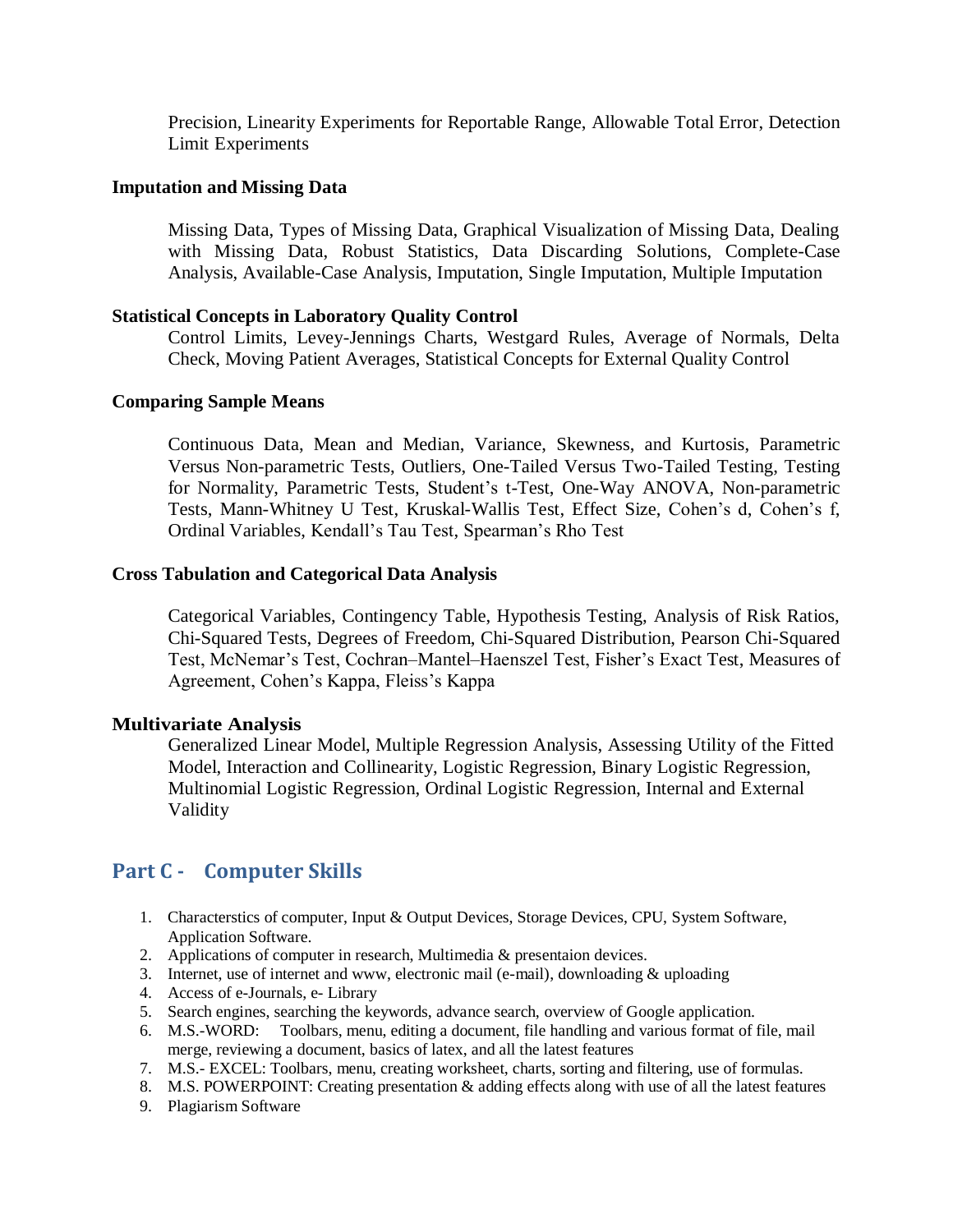# **REFERENCE BOOKS**

#### **Medical Statistics:**

- 1. Indrayan. (2008). Basic Methods of Medical Research. AITBS Publishers- India
- 2. Mahajan B K, Methods in Bio statistics for medical students, 5th Ed. New Delhi, Jaypee Brothers Medical Publishers
- 3. Introduction to Statistical Methods in Pathology, Amir Momeni Matthew Pincus Jenny Libien, Springer, ISBN 978-3-319-60542-5 ISBN 978-3-319-60543-2 (eBook)
- 4. Armitage, P. and Berry, G. (1994) Statistical Methods in Medical Research (3rd ed). Blackwell Science.
- 5. Armitage P, Berry G, Matthews JNS: *Statistical Methods in Medical Research*. Fourth edition. Oxford, Blackwell Science Ltd;2002
- 6. Bland, M. (2000) An Introduction to Medical Statistics (3rd ed). Oxford: Oxford University Press.
- 7. Bradford Hill Basic Medical Statistics
- 8. Cambell, M.J. and Machin, D. (1993) Medical Statistics: A Common Sense Approach (2nd ed). Chester: Wiley.
- 9. Dwivedi S. N., Sundaram K. R and V. Sreenivas (2009). Medical Statistics Principles & Methods-BI Publications Pvt. Ltd., NewDelhi – 1.
- 10. Gupta S.P. Fundamentals of statistics, Sultan Chand. Delhi.
- 11. Mehdi, B and Prakash A. (2010). Biostatistics in Pharmacology. Practical Manual in experimental and clinical pharmacology. 1stEdition. New-Delhi: Jaypee brothers Medical Publishers
- 12. Rao, NSN and Murthy, NS. (2008) 2nd Edition. Applied statistics in health sciences. Jaypee Brothers Medical Publishers (P) Ltd.Bengaluru, New Delhi.
- 13. Rick J Turner and Todd A Durham (2008). Introduction to Statistics in Pharmaceutical Clinical trails. Published by thePharmaceutical Press- An imprint of RPS Publishing,1 Lambeth High Street, London SE1 7JN, UK
- 14. Symalan, K. (2006). Statistics in Medicine (First Edition) Trivandrum: Global Education Bureau.
- 15. Sundar Rao, Jesudian Richard An Introduction to Biostatistics.
- 16. Suhas Kumar Shetty- Medical statistics made easy

#### **Biotechnology and Bio-informatics:**

- 1. Angela M. Meireles A (2009). Extracting Bioactive compounds for food products. Theory and applications. CRC- PressTaylor and Francis Group.
- 2. Bergeron BP 2002 Bioinformatics Computing 1st Edition, Prentice Hall
- 3. Chikhale, N.J. and Virendra Gomase, Bioinformatics- Theory and Practice, Publisher: Himalaya Publication House, India; 1edition (July, 2007) ISBN-13: 978-81-8318-831-9
- 4. Lesk, A.M. Introduction to Bioinformatics Oxford 2002.
- 5. Satyanarayana, U.: Biotechnology, Books and Allied (P) Ltd, Kolkata, 2005
- 6. Setubal J. C and J. Meidanis, Introduction to Computational Molecular Biology, PWS Publishing Company, 1997.
- 7. [http://www.iitb.ac.in/~crnts.](http://www.iitb.ac.in/~crnts)
- 8. [http://www.zygogen.com.](http://www.zygogen.com/)
- 9. [http://www.dsir.nic.in/reports/tifp/database/metallo.pdf.](http://www.dsir.nic.in/reports/tifp/database/metallo.pdf)
- 10. [www.consort-statement.org](http://www.consort-statement.org/)
- 11. [www.strobe-statement.org](http://www.strobe-statement.org/)
- 12. [www.icmr.nic.in](http://www.icmr.nic.in/)

## **Clinical research**

- 1. Clinical Research Fundamnetals & Practices, Dr Vishal Bansal, Paras Medical Publisher, Hydrabad, New Delhi, 2010
- 2. CDSCO, Good Clinical Practices For Clinical Research in India, Schedule Y (Amended Version 2005[\),http://cdsco.nic.in/html/GCP1.php](http://cdsco.nic.in/html/GCP1.php)